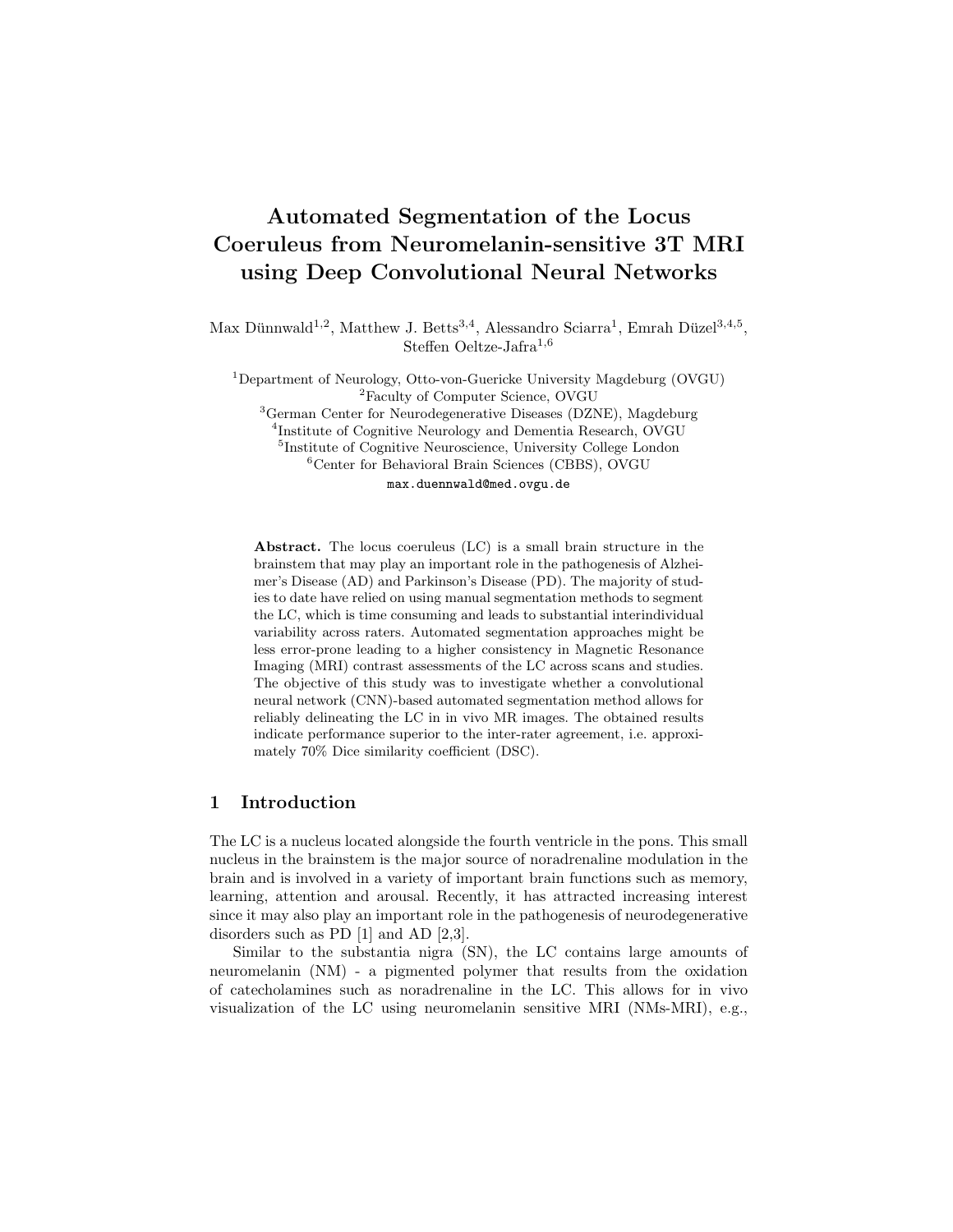2 Dünnwald et al.

T1-weighted Fast Low Angle Shot (FLASH) imaging [4] and Magnetization Transfer (MT)-weighted imaging as recently reviewed [5].

A reliable segmentation is often the prerequisite for the extraction of (potential) biomarkers, e.g., contrast ratios between the LC and a reference region, which are used for further analyses of the characteristics of this structure in different cohorts (for instance subjects with AD, PD or healthy controls). For the analysis of larger cohorts, a manual segmentation approach is unfeasible, since it is tedious, time consuming and may be prone to errors [6]. Instead, automated segmentation approaches are required. To date, few methods have been published for the segmentation of the LC. The existing approaches are similar to those used for the segmentation of the SN [7] and sometimes have been applied to both structures [6,8].

Several methods dependent purely on the intensity of the voxels. For instance, the localization of a region of interest (ROI) based on landmarks found in histological analyses and the subsequent application of an intensity threshold within the specified volume [6,9] were proposed. This approach is inherently biased towards high intensity voxels which may pose a problem when applied to pathological cases where the signal intensity is typically decreased and the resulting contrast ratios in relation to a reference region might be overestimated. Alternatively, a fixed-numbered set of 10-connected brightest voxels can be chosen from within the ROI [10,11]. Besides, different atlas registration-based approaches have been developed [8,12]. However, they strongly depend on the quality of the registration output and are computationally expensive due to the required multiple co-registrations.

Recently, CNNs have been successfully applied to the automated segmentation of the SN [7]. Since SN and LC show similar imaging characteristics, we investigate here a CNN approach for LC segmentation.

# 2 Materials and Methods

#### 2.1 Data and manual segmentations

For this study, the same data set as in [4] was employed. It consists of  $T_1$ -weighted FLASH 3T MRI scans of 82 healthy subjects: 25 younger (22-30 years old; 13 male, 12 female) and 57 older adults (61-80 years; 19 male, 38 female). The images were acquired with an isotropic voxel size of 0.75mm. Prior to delineation of the LC, they were upsampled by means of a sinc filter to an isotropic resolution of 0.375mm. Furthermore, a bias field correction was applied. We refer the reader to [4] for more details on the characteristics of the data set.

The inter-rater agreement was determined for this study based on manual segmentations from two independent raters, rater  $1(R1)$  and rater  $2(R2)$ . The DSC is on average  $0.495 \pm 0.158$  and  $0.457 \pm 0.155$  for the left and right LC, respectively, which is comparable to the 0.499 reported in [8], but lower than the approximately 0.6 (left LC) and 0.55 (right LC) from [12]. These relatively low values underline the difficulty of the segmentation task. The comparison with the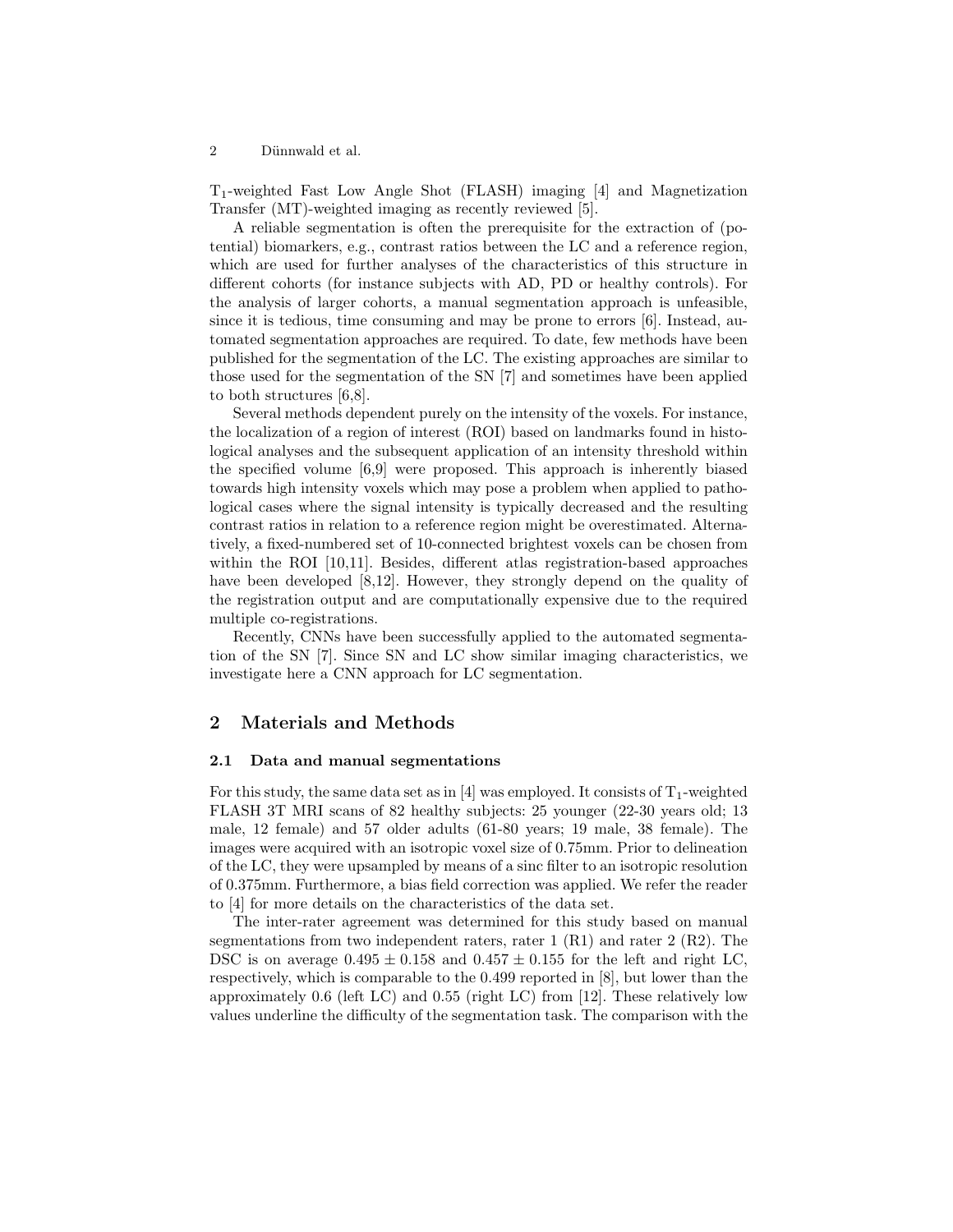inter-rater agreement of the SN of around 0.7 [8] indicates that LC segmentation might be even more challenging.

#### 2.2 Network model

Inspired by results obtained for SN segmentation [7], we applied a U-Net-like [13] network. However, to address the even smaller size of the LC (as compared to the SN), we employed an architecture similar to 3D-U-Net [14], which exploits information in neighboring slices. The network is composed of blocks that each contain two convolutional layers (kernel size of  $3 \times 3 \times 3$ ) which are each followed by a ReLU activation and a batch normalization layer. Three of such blocks form the contracting path, one is used for the bottom and another three blocks make up the expansive path. The downsampling is carried out by MaxPooling  $(2 \times 2 \times 2)$  and the upsampling using transposed convolutional layers.

The subjects were separated into 10 subsets and a 10-fold cross validation has been carried out in order to assess the potential of our network for LC segmentation. In every iteration, one of the 10 subsets was left out as test set while the others composed the training set. This was repeated until every subset was once used for testing. All evaluation values in the results section have been computed based on the segmentation masks resulting from the test iteration of each subset. For the training, patches of the size  $64 \times 64 \times 64$  voxels were chosen as the input to the network. These were extracted randomly from all over the whole-brain volumes. However, the probability of a patch containing the LC was set to 50% to avoid a negative bias. Other forms of data augmentation such as rotation and scaling were not applied to avoid further interpolation of the data. The fuzzy DSC [15] was used as a loss function and Adam (learning rate 0.001,  $\beta_1 = 0.9, \beta_2 = 0.999$  was chosen as the optimization scheme. The networks were trained for 250 epochs where for each epoch, 10 random patches were extracted from each subject in the training subsets. The manual segmentations of R1 were used as ground truth for the training. When applying the network to the subjects in the test set, overlapping (by half of the patch size) patches were extracted and processed by the network. The resulting masks were combined by creating their union.

An investigation of preliminary results revealed that the network tends to segment very small regions outside of the brainstem in some of the subjects.



Fig. 1. Violinplots comparing the obtained DSCs of the proposed method with the masks of R1 and the inter-rater agreement (between R1 and R2).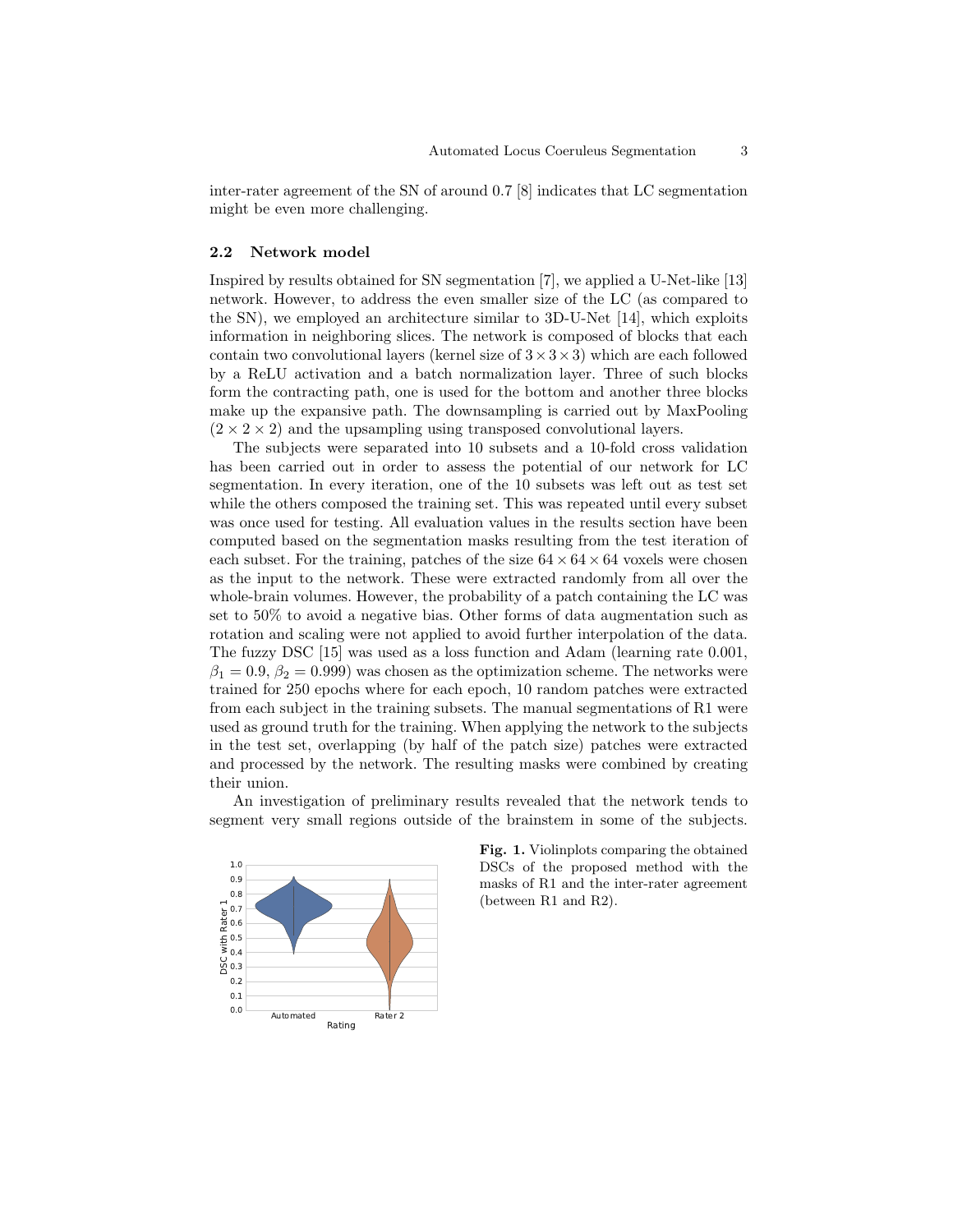4 Dünnwald et al.

Due to the tiny size of these false positive regions, they did not have a noticeable impact on the DSC or the median intensity contrast ratios. However, the maximum intensity was mostly located in these voxels and therefore, caused erroneous maximum intensity contrast ratios as will be shown later. To address this issue, we applied two simple post-processing steps to the network's masks: First, some of the most outer slices of the volume were removed (fixed number across all subjects to roughly narrow down the region) and second, all connected segments with a size smaller than 50 voxels were disregarded. An alternative post-processing could be the application of a mask of the brainstem, which can be generated by popular tools like FSL [16] or using another CNN as demonstrated in a method for SN segmentation [7].

# 3 Results

The average DSCs of the network's masks and the segmentations of R1 for the left, right LC and the combination of both are  $0.711 \pm 0.096$ ,  $0.697 \pm 0.091$  and  $0.705 \pm 0.082$ . These values are higher than both, the inter-rater agreement (left) LC:  $0.501 \pm 0.148$ , right LC:  $0.463 \pm 0.147$ , both:  $0.485 \pm 0.135$ ), which can be seen in Figure 1, as well as the results of a recently proposed atlas registration-based approach [8]  $(0.404 \pm 0.141)$ . However, latter comparison is to be taken with a grain of salt as [8] was evaluated on a different dataset. When compared to the masks created by R2, the network performs comparable to the inter-rater



(a) Axial Slice



(b) Coronal Slice

Fig. 2. Selected slices of an example of average network performance (DSC for the left LC: 0.706, right LC: 0.683, combined: 0.696). Green color indicates agreement between network and R1, red voxels were segmented by R1 but not the network (false negatives) and blue voxels were segmented by the network but not R1 (false positives). On the right, the respective section is shown without the masks.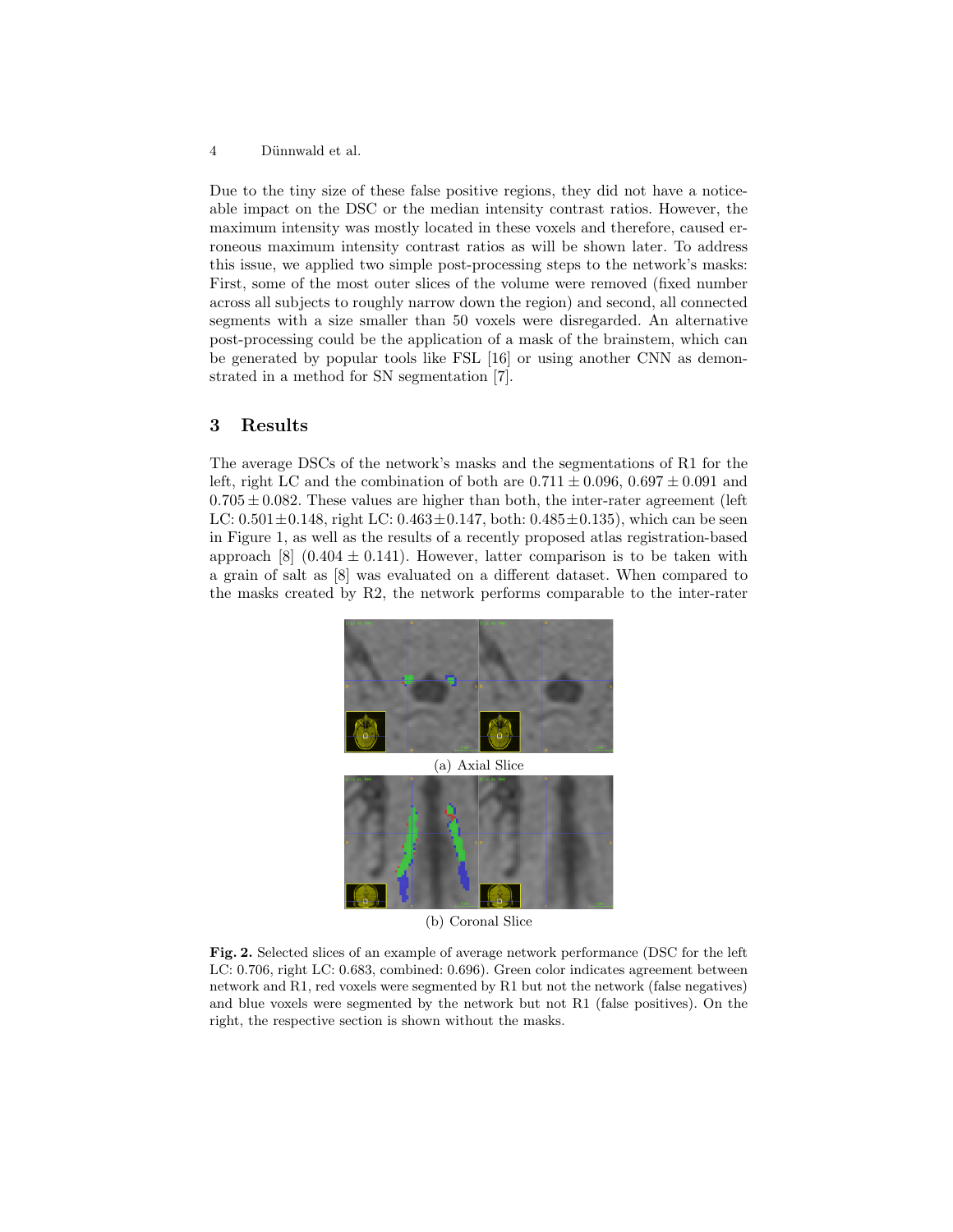agreement:  $0.499 \pm 0.119$  (left LC),  $0.467 \pm 0.126$  (right LC) and  $0.486 \pm 0.108$ (combined). Figure 2 shows the example of an average network result.

Furthermore, the contrast ratios between the masks of the LC and a reference region within the pons were calculated. Contrast ratios are an important element in analyzing LC properties [4], which is why the influence of the automatic LC segmentations on these values was evaluated. Hence, the intra-class correlation (ICC) with a confidence level of 0.95 was determined between the contrast ratios based on manual (R1) and automatic LC masks (each in relation to the same reference region [4]). For the median intensity contrast ratios, ICCs of 0.893 (left LC) and 0.871 (right LC) could be achieved. The maximum intensity contrast ratios are in a similar range with ICCs of 0.842 (left LC) and 0.974 (right LC). Without the previously described post-processing, the ICCs of the maximum ratios were  $-0.008$  (left LC) and  $-0.014$  (right LC).

# 4 Discussion

We applied a 3D-U-Net-like CNN for segmenting the LC in  $T_1$ -weighted FLASH NMs-MRI data. The obtained DSC and ICC values indicate a good correlation between the network and R1 as well as a performace in the range of the inter-rater agreement when compared to R2. Together, this indicates the high potential of the proposed method as an alternative to manual delineation. Small-sized false positive regions outside of the brainstem produced by the network can be addressed using different simple post-processing techniques.

However, several interesting aspects remain to be investigated in future work, for instance, an extensive evaluation of different network architectures, 2D instead of 3D input, and a direct comparison to the current state-of-the-art atlas registration-based LC segmentation methods. Furthermore, methods for the avoidance of the above-mentioned erroneous regions outside of the brainstem need to be addressed in more detail. To fully automate the LC analysis process as a whole, automatic delineation of the reference regions is also needed.

Considering that the performance of the proposed approach is already in the range or above the inter-rater agreement, we plan to set the focus of further investigations to the evaluation and improvement of the robustness of this method rather than to the increase of the performance. In particular, the robustness with respect to cohorts of subjects that show pathologies such as AD and PD and the resulting changes in the LC are of interest. Their investigation poses a challenge since they are characterized by a loss in signal intensity due to less NM in the LC region. Also, the robustness against domain shift in terms of different acquisition techniques such as the different MRI sequences suitable for LC imaging as well as methods for handling and leveraging the ambiguities of the masks created by different raters will be investigated in our future work.

Acknowledgement. This work received funding from the federal state of Saxony-Anhalt, Germany (Project I 88). Matthew J. Betts is supported by the Human Brain Project (SP3 WP 3.3.1).